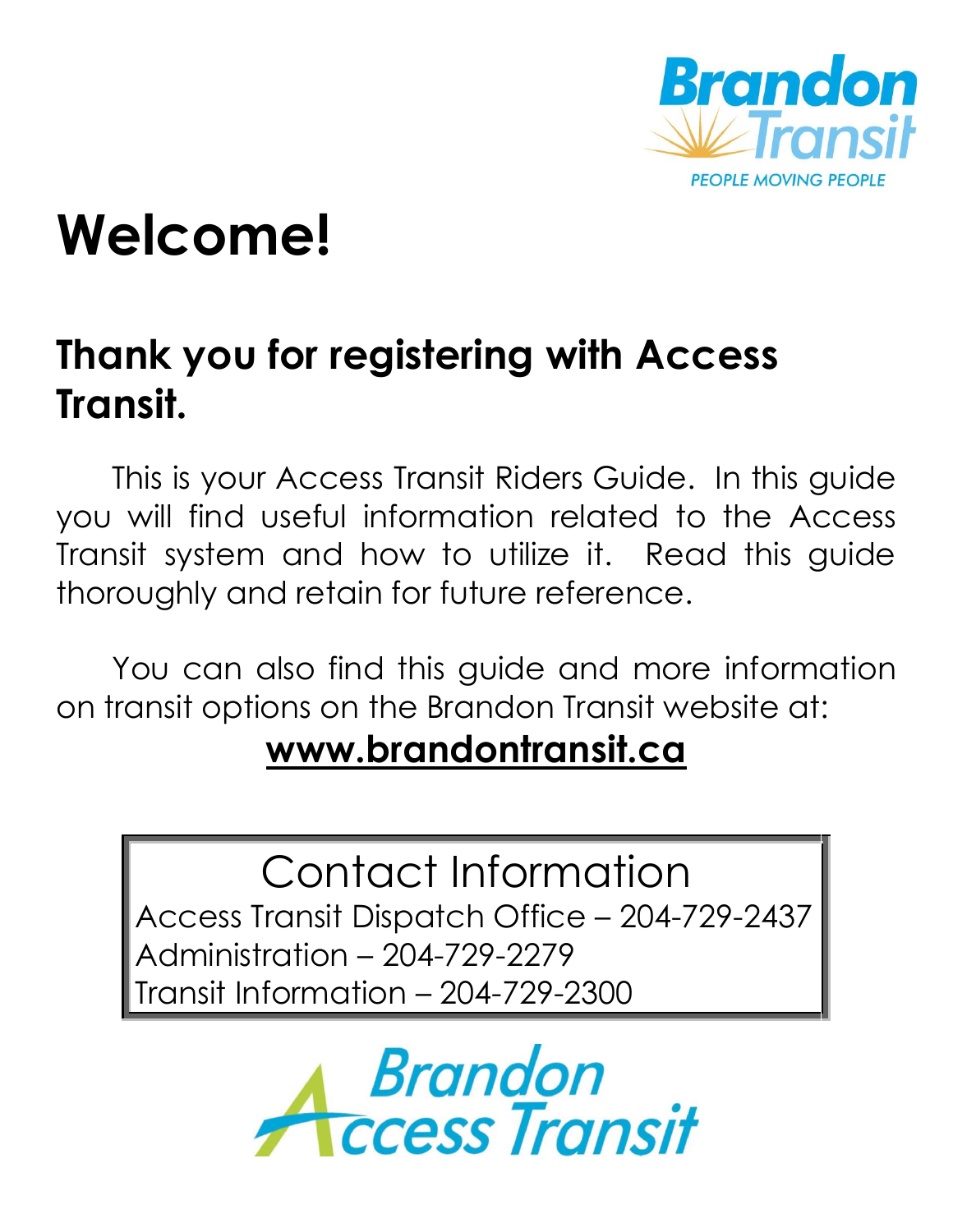# **Table of Contents**

| Description of Service                 |               |
|----------------------------------------|---------------|
| <b>Hours of Operation</b>              |               |
| <b>After Hours Contact Information</b> |               |
| Fare Information                       | 4             |
| <b>Types of Bookings</b>               | 4             |
| <b>Booking a Trip</b>                  | 5             |
| <b>Changes &amp; Cancellations</b>     |               |
| 30 minute pick up window               | 8             |
| Attendants & Companions                | 9             |
| Equipment Specifications               | 10            |
| Your pick up location                  | 11            |
| Securement of Mobility Devices         | 11            |
| <b>Driver Responsibilities</b>         | 12            |
| <b>Customer Responsibilities</b>       | 12            |
| <b>Rules of Conduct</b>                | 13            |
| <b>Customer Tips</b>                   | 13            |
| <b>Changes in Client Information</b>   | 14            |
| <b>Cancellation Policies</b>           | 14            |
| <b>Common Destinations</b>             | 16            |
| <b>Commendations &amp; Complaints</b>  | $\frac{1}{2}$ |
| <b>Access Advisory Committee</b>       | 18            |
| <b>Frequently Asked Questions</b>      | 19            |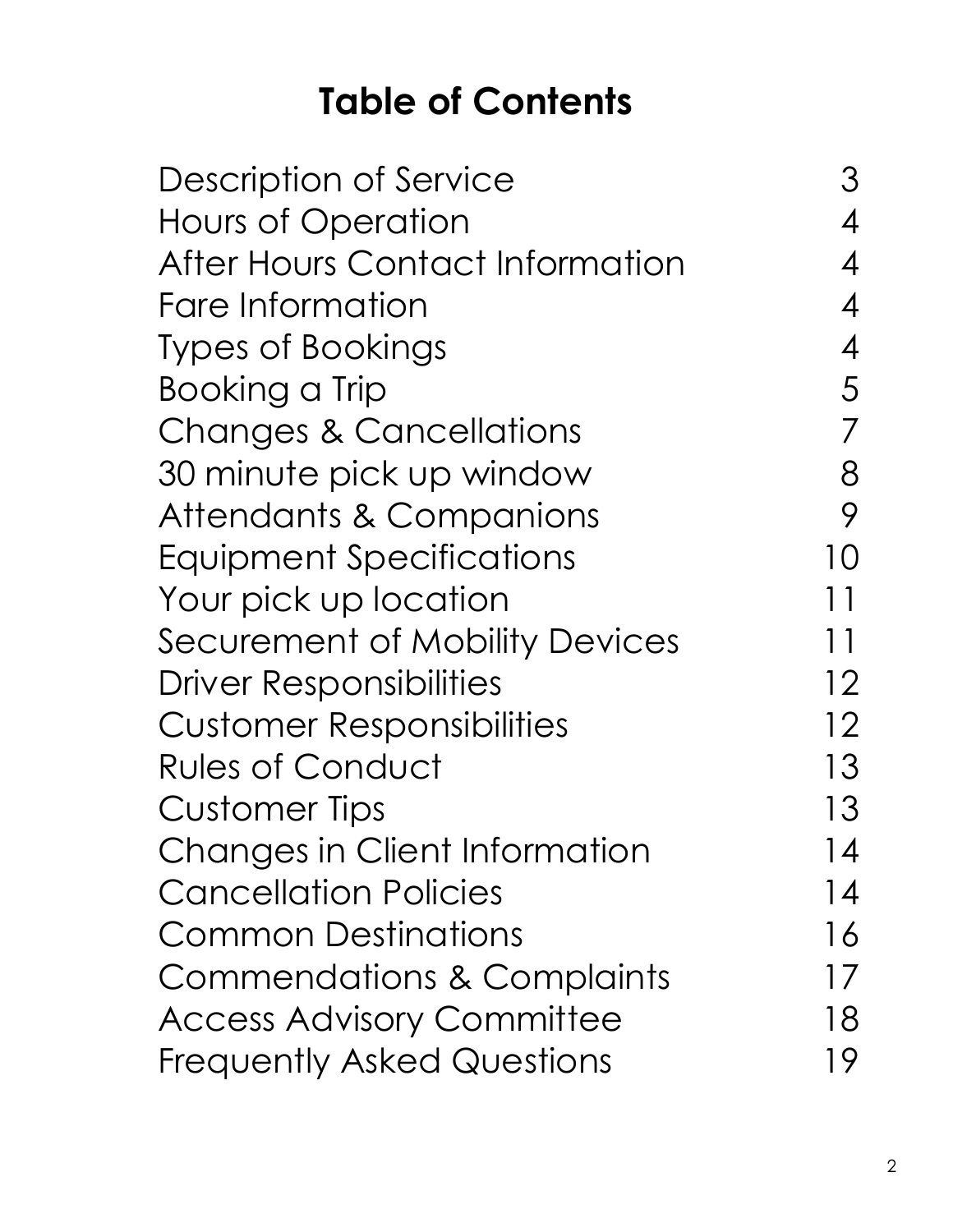### **Description of Service**

 $\Rightarrow$  Access Transit is a specialized public transportation service for persons with a disability who are unable use the regular public transit service.

 $\Rightarrow$  Access Transit is not a substitute for Emergency or Ambulance services. **Medical emergency trips will not be transported on Access Transit.**

 $\Rightarrow$  Access Transit is a shared ride, door-to-door service that operates within the City of Brandon limits. Passengers must be a registered client with Access Transit Services before booking any trips.

 $\Rightarrow$  Access Transit bookings must be made in advance and requested trip times are subject to system availability

 $\Rightarrow$  Drivers assist passengers from the exterior door of pick up location to the exterior door of the destination location.

 $\Rightarrow$  Eligibility is granted based on a reflection of the client's needs, which takes into account the client's ability or inability to use the regular fixed route transit system. Client files are reviewed on an ongoing basis and eligibility for Access services can be re-assessed at any time. Any change to a client file must be reported immediately (see client information section for details).

# **Hours of Operation**

 $\Rightarrow$  Service Hours:

Monday to Saturday 6:00am to 12:00am Sunday & Holidays 8:00am to 8:00pm

 $\Rightarrow$  Dispatch Office Hours: Monday to Friday 6:30am to 4:30pm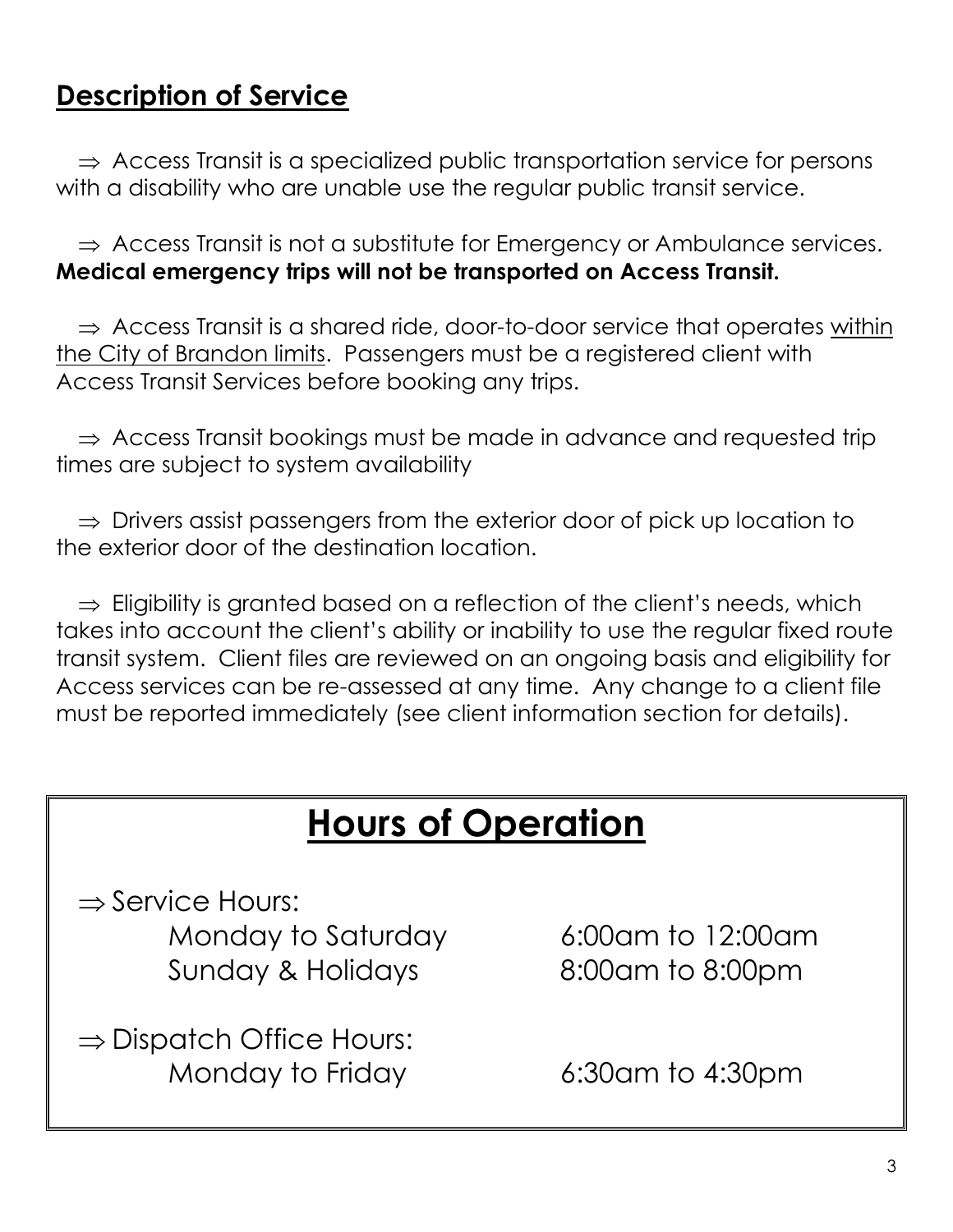# **After Hours Contact Information**

If you require immediate assistance and must speak to someone outside the regular dispatch office hours, you may call the: After Hours line at **204-761-3934.** 

Please note that this line is not for making regular bookings or for medical emergencies. An example of when to use this line is if the bus is late for a pick up (outside of dispatch office hours) and you need to call to find out where it is.

# **Fare information**

A fare is required for each one way trip provided on Access Transit. One way fare is \$1.75 per client AND companion. Fare must be paid for at the time of delivery. Fare is not required if riding as an attendant. See Attendant or Companion section for the distinction between the two.

Fare options include Cash, SMART Card or Provincial Voucher. SMART Cards can be purchased at a variety of Transit outlets (Safeway, Sobeys Extra South, Sobeys West End, Brandon Transit's Information Centre, City Hall, and Civic Services). With advance notice, SMART Cards can also be delivered to you if riding on a city vehicle. You are required to make these arrangements in advance with the Access Dispatcher.

# **Types of Bookings**

There are two types of bookings that can be made:

1. DEMAND TRIPS - One time trips or occasional trips for any purpose, to a specified destination at any time.

2. SUBSCRIPTION TRIPS - Repeat trip to the same destination at the same time at least **once weekly**. Once subscription has been set up, trips are automatically generated by the system so daily calls are no longer needed.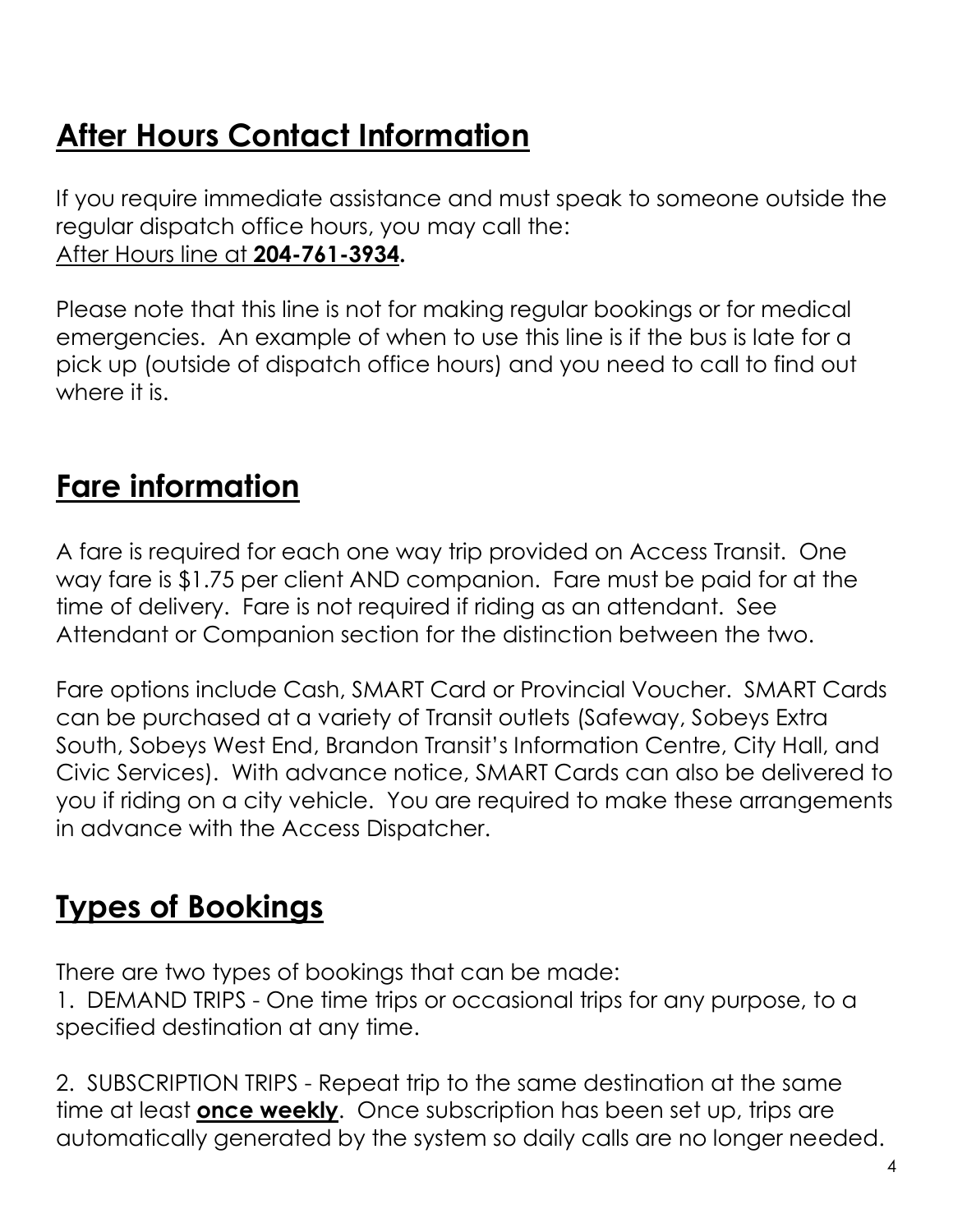#### **Subscription Guidelines**

1. Requires at least one regular trip per week;

2. Trips must be to the same destination at the same time;

3. Trips may be for medical, employment, educational or recreational purposes;

4. Must be established for at least a 4 month period;

5. Once set up, the client must use bookings unchanged at least 75% of the time;

6. All subscription trips are automatically cancelled on holidays. If a trip is required, a demand booking must be set up for desired day.

# **Booking a trip**

 $\Rightarrow$  Trips can be booked up to 30 days before the day you wish to travel. As our vehicles are scheduled at least a week in advance, the more notice you can provide, the more likely you are to receive your requested time. We accept medical bookings up to one month in advance.

 $\Rightarrow$  The negotiated time for each trip is that time agreed upon by the passenger and Access Dispatcher for pick up, subject to the pick up window. You may not necessarily receive your initial requested time, depending on bookings that are already in the system.

 $\Rightarrow$  A minimum of 24 hours is required for all bookings, although due to changes and cancellations a last minute trip may be accommodated if you are flexible on the pick up time(s).

 $\Rightarrow$  Booking hours are the busiest from 8:00am to 10:00am and 1:00pm and 3:00pm and the chance of receiving the automated answering machine is greater during these periods. If you receive the automated machine, please leave 1 message and the Dispatcher will return your call within 2 hours**. Please do not hang up & repeatedly call back as this jams the phone line and does not allow us to help you any sooner**! If you request a trip booking on the machine, our Dispatcher will call you back to confirm your requested time and the trip details.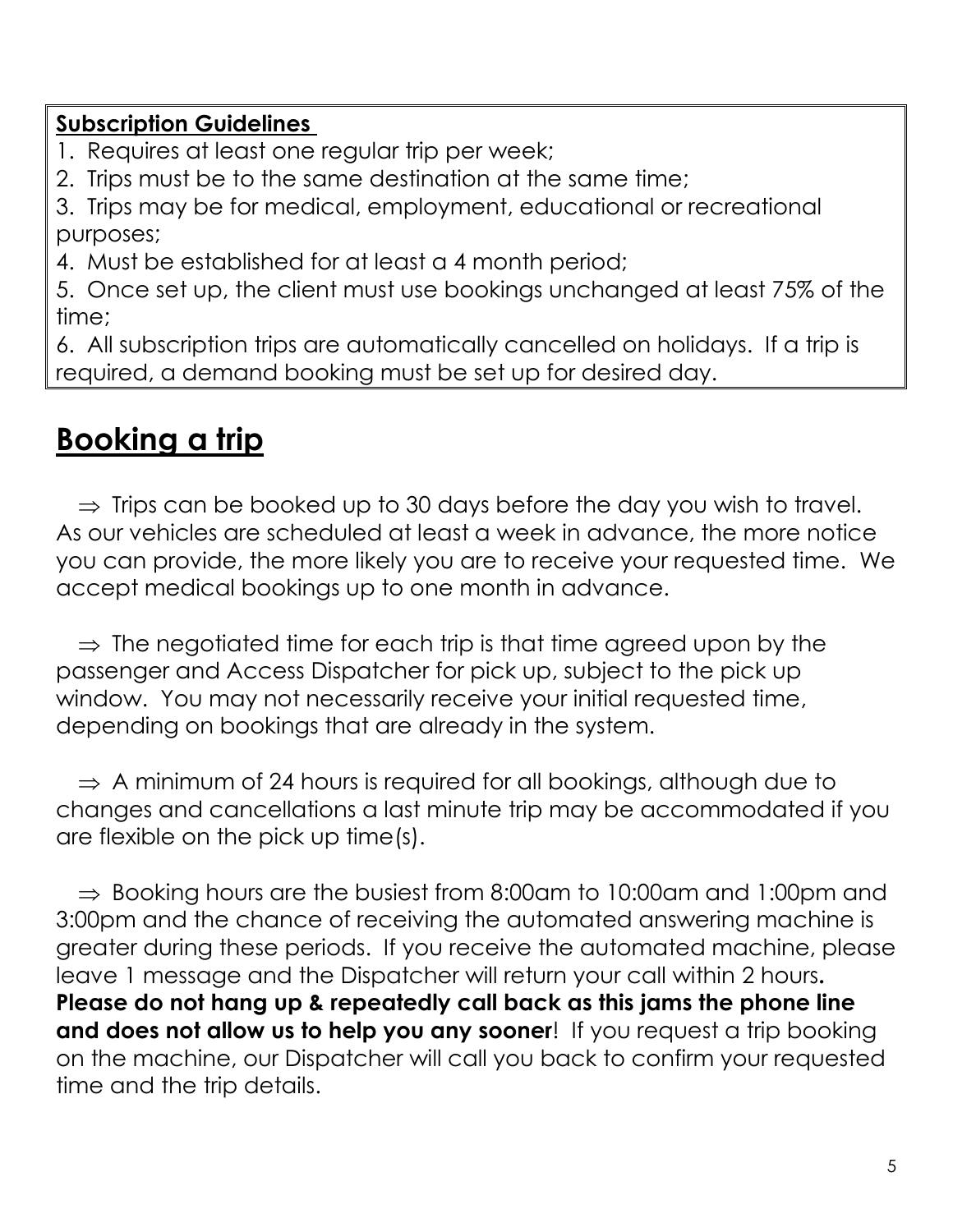#### *Please note: Actual pick up times may be adjusted based on Access transit needs. Access Transit services is committed to honor passengers schedule needs, while operating our system in a cost efficient manner.*

Follow these steps to book your trip:

1. Call the Dispatch Office during regular booking hours or leave a message on automated machine at any time;

2. Have the following information ready:

#### **1. Your Name**

**2. The day, date and time you need to travel**

**3. Identify if you will be travelling with an attendant or companion or a service dog**

- **4. Your pick up address**
- **5. Your drop off address - street name & number**
- **6. Your appointment time**
- **7. Trip purpose**

#### **8. Your return trip pick up time (excluding medical call backs)**

 $\Rightarrow$  A Call Back trip is one that is booked from your destination location to your original pick up destination but does not have a time assigned to it. Trips that do not have assigned times are extremely difficult to schedule and therefore are booked for medical reasons only. Call backs are scheduled around our regular daily trips, making for an unpredictable return trip. If you are able to provide us with a return trip time by estimating how long your appointments, therapy, etc. last for, this will reduce the number of call backs making for a smoother service. Every effort is made to have your call back trip arrive in 30 minutes or less, although between 2:00pm and 4:30pm the trip volume is higher and your wait may be longer. To avoid the additional wait, please book your appointments between 10:00am and 2:00pm whenever possible. If you plan on shopping after a medical appointment please book a return time instead of a medical call back at the time of the original booking.  $\Rightarrow$  Stopovers - drivers are not permitted to make unscheduled stops. When

the customer wishes to stop during their trip, this must be booked as two separate trips.

*A priority booking system may be implemented when the demand for service exceeds our vehicle availability. What this means is that at certain times of the day, we have more bookings than our service can accommodate. Should this occur, you may be asked to adjust your pick up time to one that is less in*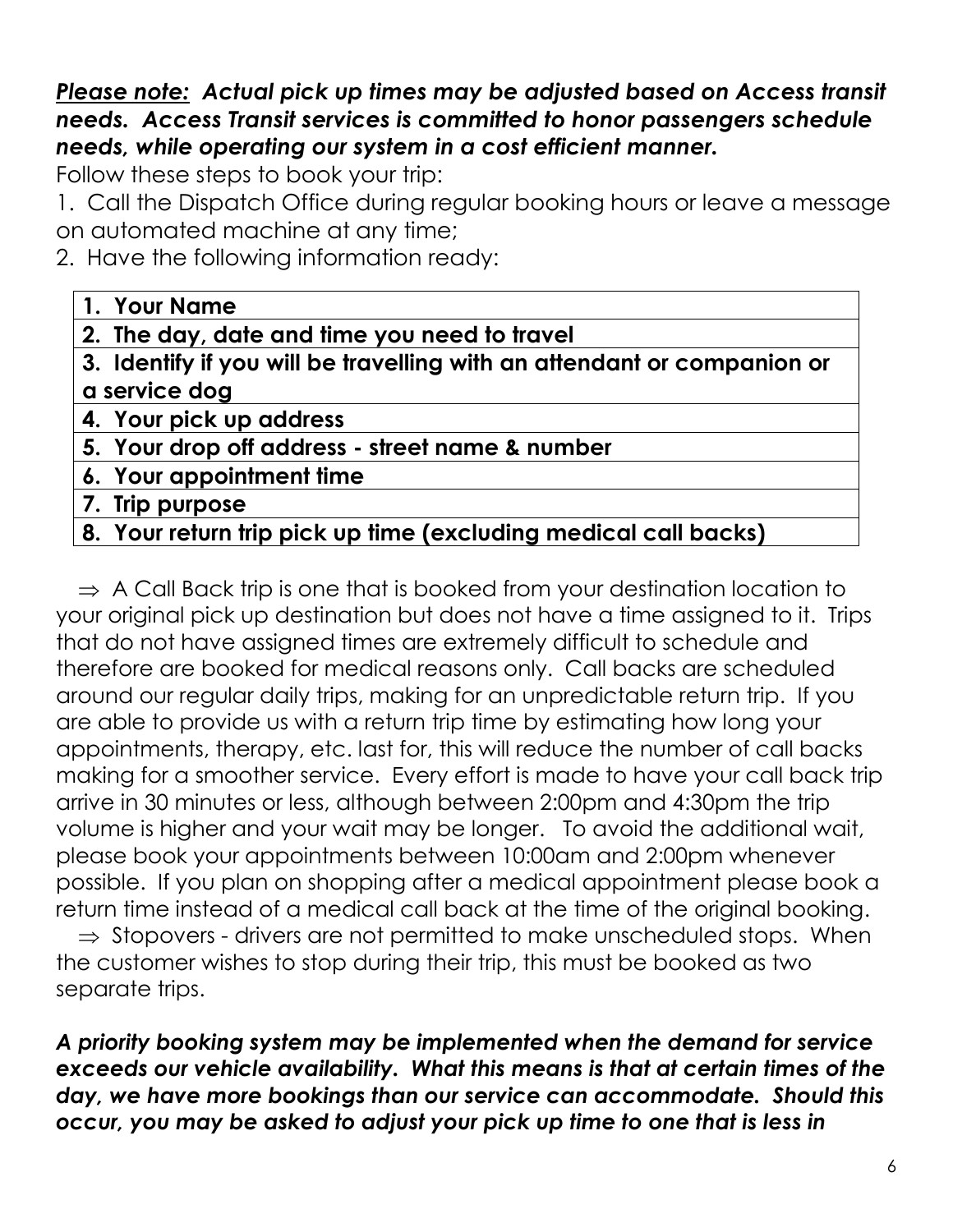#### *demand. There are times when our demand still exceeds service ability, in these cases medical, employment and education trips will receive priority.*  **Booking changes or cancellations**

### **Definitions**

**Cancellation** - A trip cancellation occurs when a passenger books a trip, and cancels such request no later than the required time of 3:00pm of the day preceding the trip. Cancellations are recorded on a one way trip basis.

**Late Cancellation** - A late cancellation occurs when a passenger books a trip, and fails to cancel this trip request by the required time of 3:00pm of the day preceding the trip.

**No Show -** A no show occurs when a passenger books a trip, does not cancel ahead of time, and is not available at the time when the vehicle arrives within the pick up window. This also includes any occurrence of trips that are cancelled at the door (passenger refuses trip at the door when vehicle arrives within the pick up window).

A no show shall be recorded by the driver only after a period of five (5) minutes has elapsed from arrival within the pick up window.

# **How to change or cancel a trip**

 $\Rightarrow$  If changes are required after a trip booking has been established, you may request a change through our Dispatch office during regular office hours. If the time or destination change is significant and the runs have been scheduled for that day, we may not be able to accommodate your request. Please provide at least 24 hours notice for all booking changes.

 $\Rightarrow$  Cancellations can be made at any time by calling the Dispatch office. To avoid a late cancellation, be sure and cancel by 3:00pm the previous business day before your trip booking. During regular business hours, the Dispatcher will process your trip cancellation.

**No changes or bookings can be made through this centre.** You may also leave a message on the automated answering machine at any time.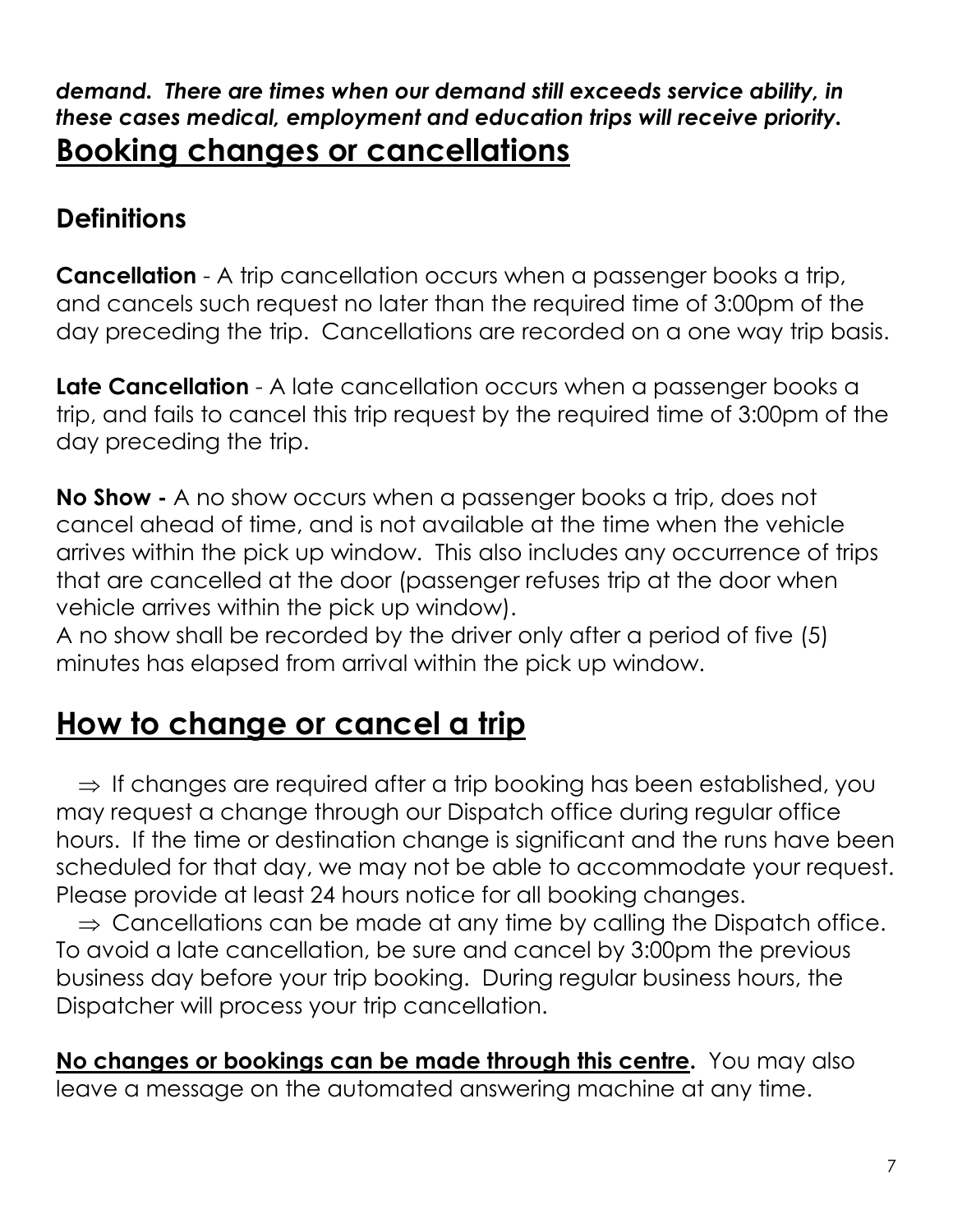# **Catching your Ride**

 $\Rightarrow$  When you book a trip, the Dispatcher will confirm your negotiated pick up time and will give you a **30 minute pick up window**. The pick up window is that period of time 15 minutes before to 15 minutes after the negotiated time during which you can expect the vehicle to arrive.

 $\Rightarrow$  You must be ready at your pick up location at the beginning of your pick up window.

 $\Rightarrow$  For example: If your negotiated pick up time is 9:15am, your 30 minute pick up window is 9:00am to 9:30am. You should be ready at the pick up location beginning at 9:00am.

 $\Rightarrow$  You are not required to be at your pick up location before the start of your pick up window. The Access vehicle will either wait or return during the pick up window.

 $\Rightarrow$  Drivers must be able to visualize the bus at all times and cannot leave it unattended. Upon arrival, the driver will make a reasonable attempt to locate customers (ring doorbell or buzzer if provided), but if no activity is seen within 5 minutes, drivers must continue their schedule to maintain service for other customers.



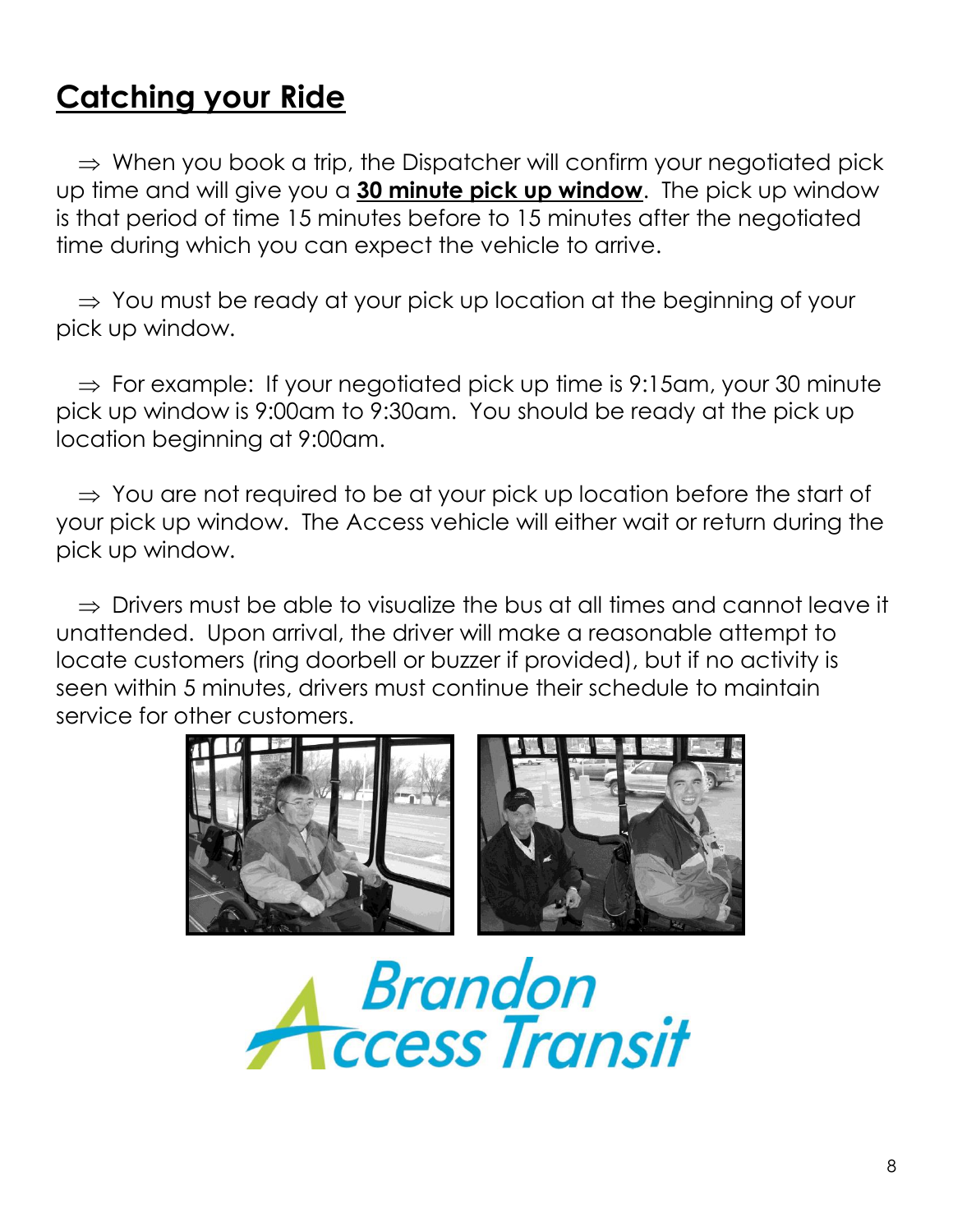# **Attendants vs. Companions**

 $\Rightarrow$  One attendant is allowed, and may travel at no charge, only if this person is required to assist or attend to the customer during their transport. Please see Attendant responsibilities outlined below. Where space permits, one friend or family member, not required as an attendant, may ride with the registered user and must pay the regular fare. Space for an attendant, friend or family member must be reserved at time of booking.

 $\Rightarrow$  Attendants will assist with:

- Loading & unloading of the person with a disability;

- Behavior of the person with a disability;

- Medical and hygienic issues of the person with a disability;

 $\Rightarrow$  Attendants are required if:

- A client is prone to seizures or other uncontrollable medical conditions;

- Behavior is a problem;

- Passenger has limited personal accessibility (i.e. cannot open doors on their own);

- Passenger is not able to negotiate their own way from their front door to their destination;

- Passenger cannot be left alone and no one is available when vehicle arrives.

*For safety purposes, Attendants should not be registered Access Transit client.*

*An Access Transit client wishing to utilize another registered client to provide Attendant responsibilities may submit a formal request for a policy exemption. This request will be reviewed and evaluated to determine the Attendant's ability to provide the duties required by the Client.*

**Clients may be assigned Mandatory Attendant status if:**

**1. Registrants display unacceptable behavior that affects other passengers and/or the driver;** 

**2. If the registrant cannot be left alone and no one is available when the vehicle arrives to receive the registrant.** 

**Mandatory Attendant designation is for clients who require supervision while ON the vehicle, not at their destination or to help with parcels, etc.**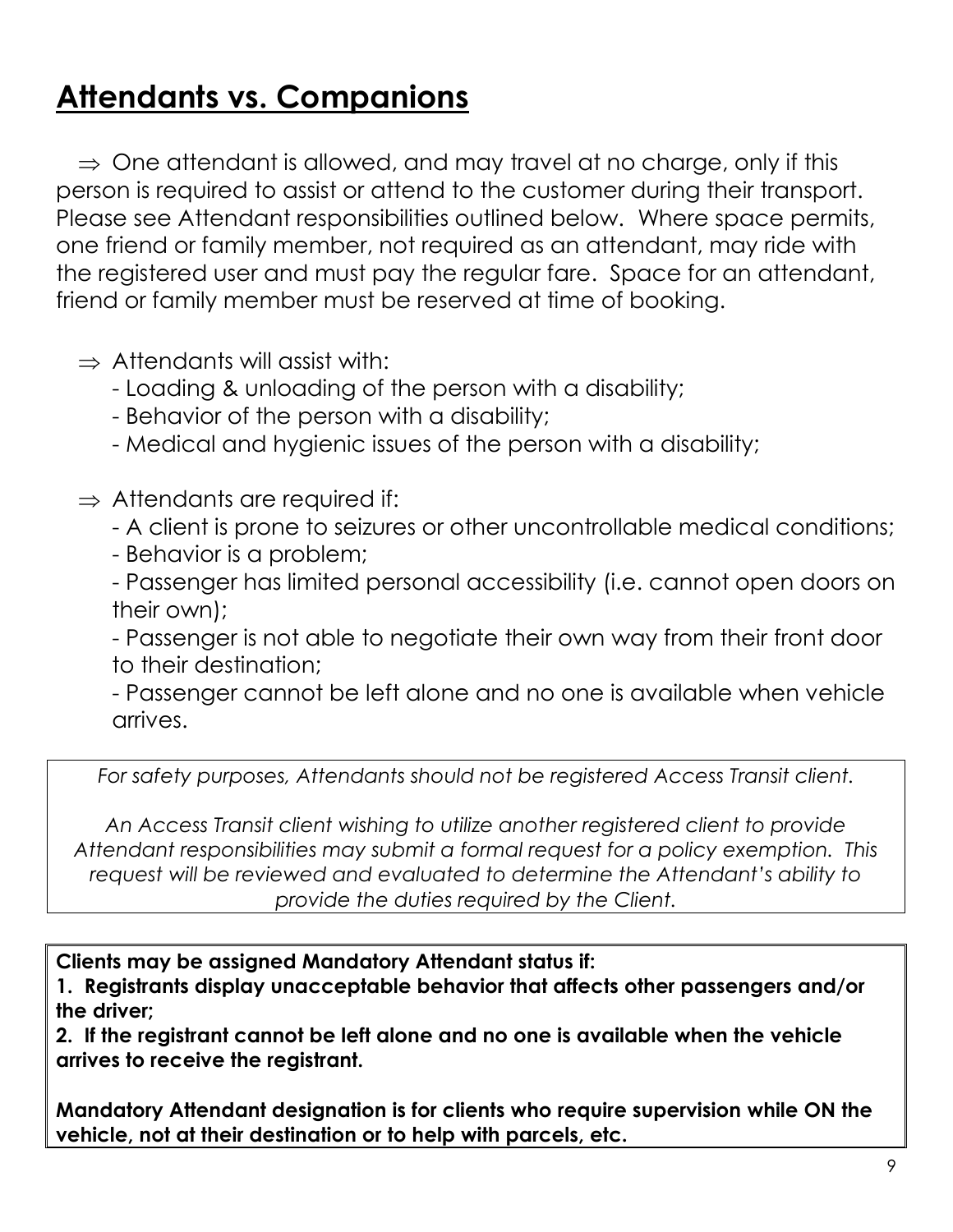# **Equipment Specifications**

 $\Rightarrow$  Our Access buses are equipped with hydraulic lifts to transport customers in mobility devices. There are size and weight restrictions for mobility devices that must be adhered to in order to ride with Access transit services.

**Maximum width of mobility device - 33 inches or 83 centimeters Maximum length of mobility device - 50 inches or 126 centimeters Maximum combined weight of passenger & mobility device cannot exceed 750 pounds**

 $\Rightarrow$  For the safety of both the customers and the driver, it is the customer's responsibility to ensure that their mobility device is in a safe condition (air in tires, brakes, etc.) for transport, or service will not be provided. The driver will notify Dispatch if they feel the device is unsafe and the customer will be responsible to bring the device to a safe standard before trips can be provided.



 $\Rightarrow$  Using the lift - all customers using wheelchairs or scooters use the lift to get on and off the Access buses. Customers using walking aids such as canes, walkers, etc. are able to use the lift by hanging on to the yellow handles while lift is in operation. Customers are not permitted to sit on walker seats while moving on lift or when travelling on Access bus.

 $\Rightarrow$  Passengers in powered mobility devices will be positioned facing away from the bus while travelling up/down the lift device.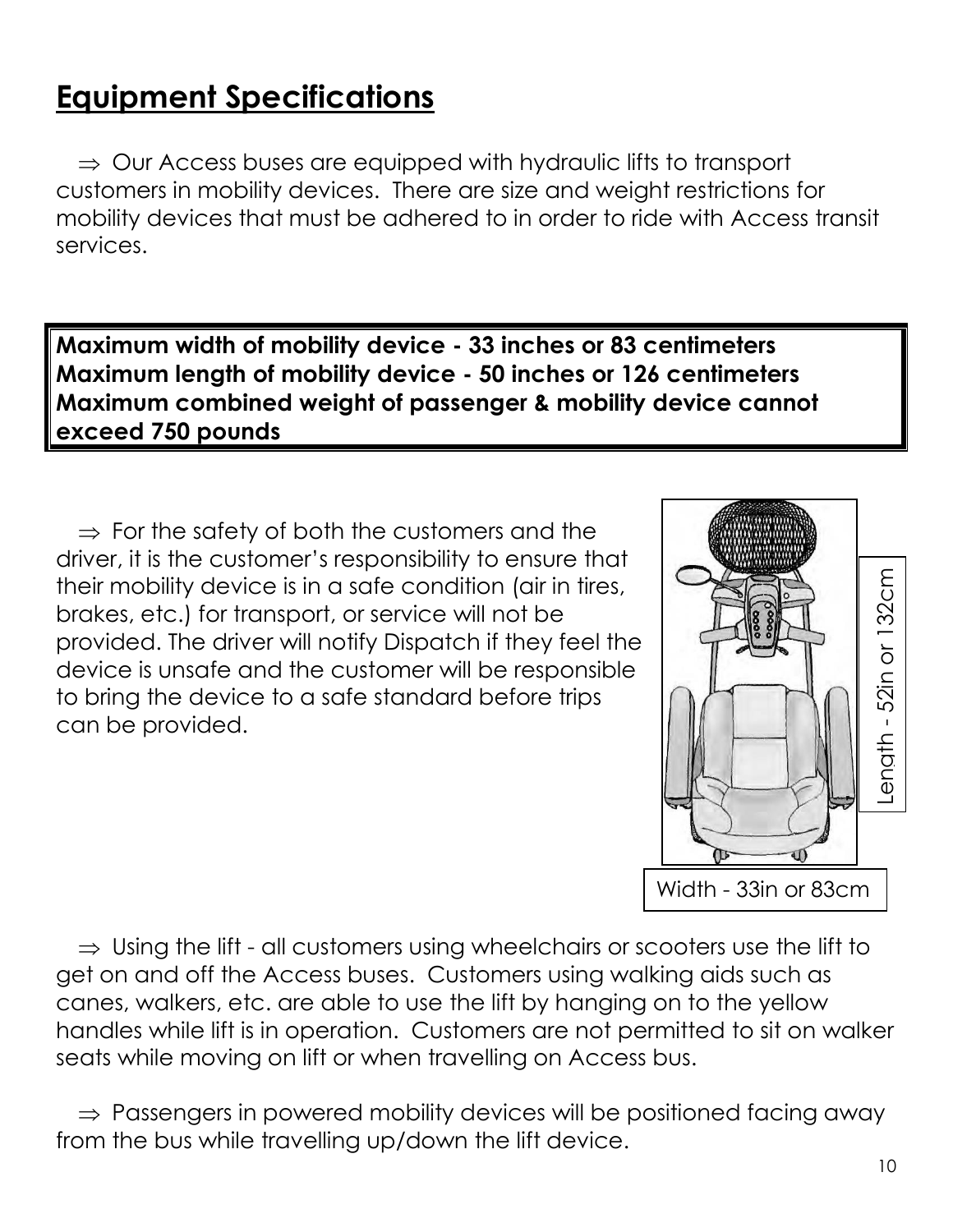# **Pick up Locations**

 $\Rightarrow$  **One step policy** - Service is provided from "accessible exterior door to accessible exterior door". For the safety of both the customer and the driver, drivers will not take mobility devices up or down more than one step. It is the customer's responsibility to provide a ramp where there is more than one step.

 $\Rightarrow$  **Ramps** - It is the customer's responsibility to ensure that all ramps are safe and in good repair. This includes ensuring:

- Ramps are clear of debris, ice and snow;
- Surfaces are non-slip;
- Ramp angles allow for safe motion.

## **Mobility Device Securement**

 $\Rightarrow$  Correct use of a securement safety system (mobility device) and seat belt assemblies (passenger) is mandatory and a condition of use when travelling on Access Transit vehicles. All passengers are required to wear a seatbelt/shoulder strap, unless they have a medical exemption stating otherwise. This exemption must be kept on file with Access Transit Services.



**4 Point Securement 45° Angle attached to frame.**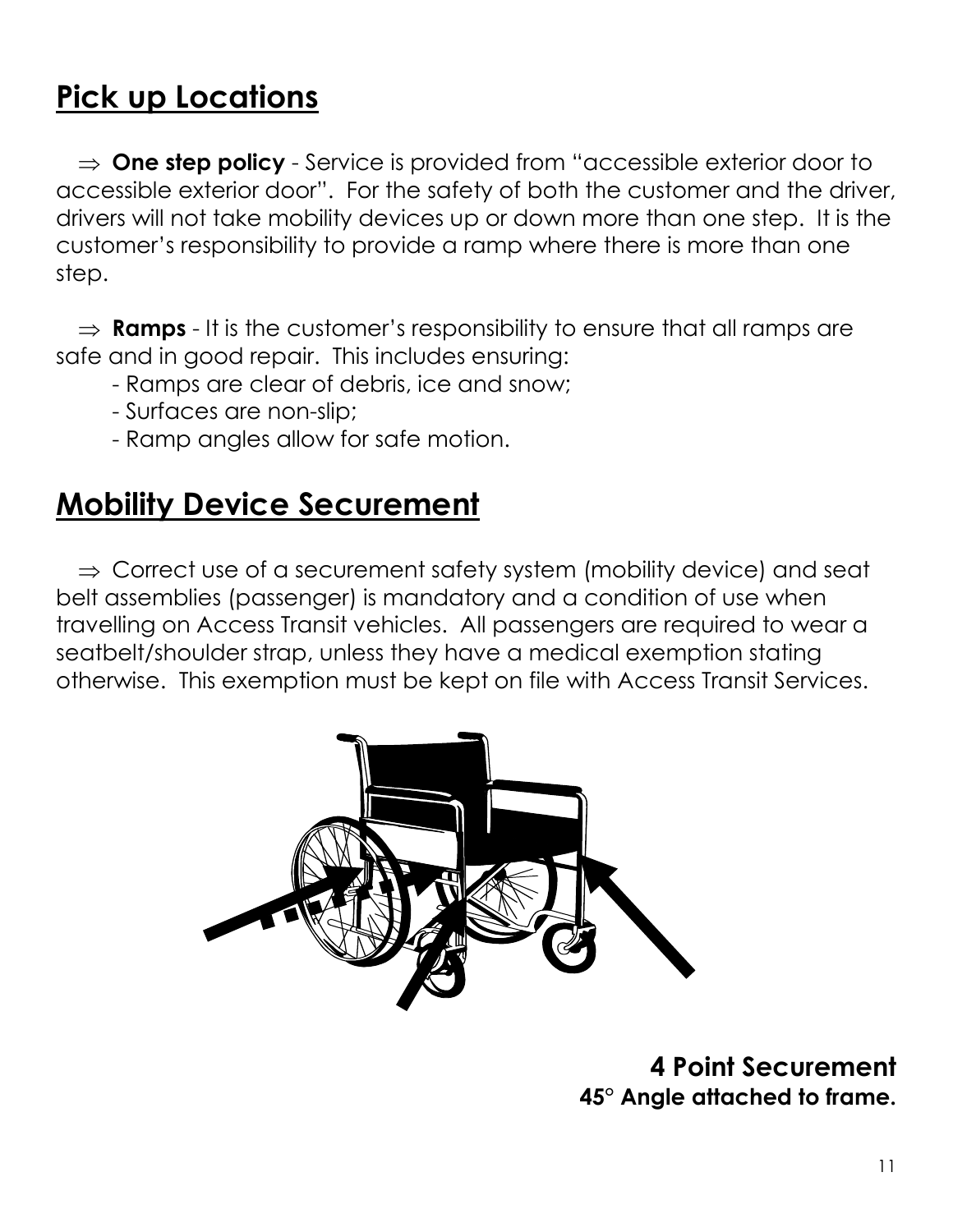# **Responsibilities**

The provision of a shared-ride service is a joint responsibility between Access Transit Services and its service providers, our customers, and their families. By following these guidelines, you will help us provide safe, efficient and responsive service.

#### **Responsibilities of Access Transit Services**

- To provide safe, courteous, and efficient service;

- To provide service from the first exterior door of your point of origin to the first exterior door of your destination;

- To call if a change has been made to your pick-up window;
- To assist customers with boarding and exiting the vehicle;
- To secure all mobility devices with four point tie-downs;
- To assist with the placement and securing of seatbelts as required;

- To provide assistance to customers using devices such as walkers, crutches, etc. up or down curbs or steps;

Please note: Drivers are not required to wait more than 5 minutes past the start of your pick-up window, so please be ready.

#### **Customer Responsibilities**

- To be ready at the start of your confirmed pick-up time window so as not to delay other customer's trips;

- To cancel any trips you no longer require by 3:00pm the business day before travel;

- To call if you still need a booking on a general holiday;

- To place a hold on your subscription trip requests if you are on vacation or otherwise away;

- To ensure your residence, and where possible, your destination, is accessible;

- To have a manageable number of parcels for you, your companions or your attendant;

- To ensure the entrance outside your private residence (including sidewalks, stairs and/or ramps) are cleared of snow and ice;

- To wear your personal seatbelt and the vehicle's seatbelt during transport unless you have a medical exemption with Access Transit on file;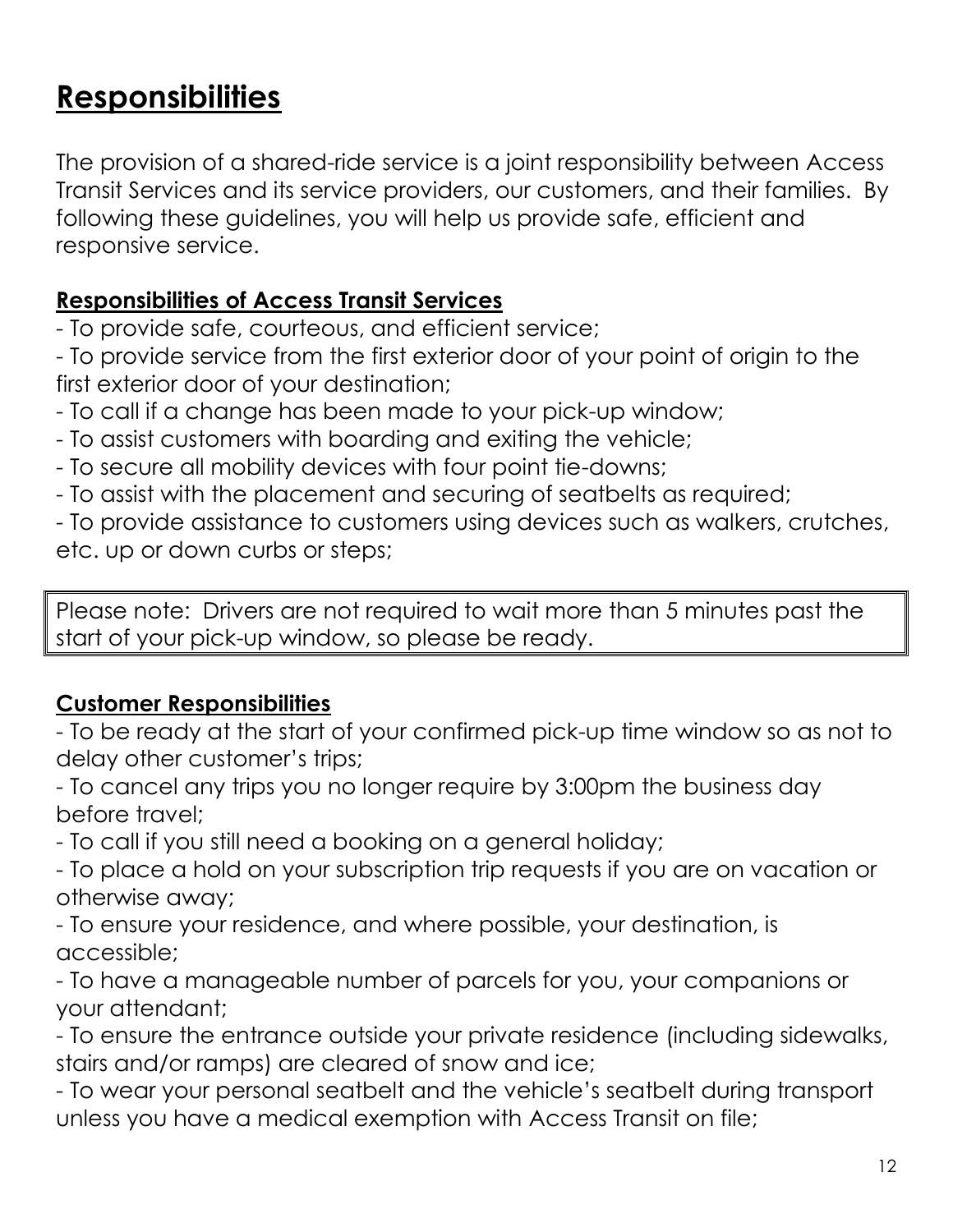#### **Customer Responsibilities continued . . .**

- To wait for assistance when entering or exiting the vehicle;

- To update any changes to your personal information to Access Transit Services immediately;

- To ensure passengers travelling with you are properly secured;
- To provide your own Attendant if required to do so;
- To read and follow the rules of conduct listed below.

#### **Rules of Conduct**

- Smoking, Food and/or Drink are not permitted in all Access vehicles;

- Use of abusive, threatening or obscene language or actions toward other customers or your driver will not be tolerated;

- No operating or tampering with any equipment while on board.

#### *Note: Customers displaying actions that are deemed offensive or dangerous will be reported and may be suspended from service.*

#### **Customer Tips**

| Please book early.<br>$\Rightarrow$                                                           |  |  |
|-----------------------------------------------------------------------------------------------|--|--|
| You may use the service for any trip purpose.<br>$\Rightarrow$                                |  |  |
| If you must cancel, do so as early as possible (by 3pm the business day<br>$\Rightarrow$      |  |  |
| before travel) to allow others to use the service.                                            |  |  |
| An attendant is necessary if you require more than external door to door<br>$\Rightarrow$     |  |  |
| service.                                                                                      |  |  |
| If you are more than 5 minutes late, the bus will proceed to the next<br>$\Rightarrow$        |  |  |
| scheduled ride and you will be marked a "No Show".                                            |  |  |
| Be early; this helps us to help you.<br>$\Rightarrow$                                         |  |  |
| Expect to share your ride with others.<br>$\Rightarrow$                                       |  |  |
| Inform medical personnel that you are using Access Services, so they may<br>$\Rightarrow$     |  |  |
| assist by keeping you on time.                                                                |  |  |
| Please considerate of the Driver. He or she has many people to assist and<br>$\Rightarrow$    |  |  |
| a schedule to maintain.                                                                       |  |  |
| From time to time, demand may exceed capacity, so we may not be able<br>$\Rightarrow$         |  |  |
| to accommodate you every time you request a ride. We'll do the very best we                   |  |  |
| can, but please do your part too. Please provide as much notice as possible                   |  |  |
| with flexibility in pick up times to assist us!                                               |  |  |
| Please have a clear accessible path to your door (especially in the winter).<br>$\Rightarrow$ |  |  |
| Please have your fare ready for the driver upon boarding.<br>$\Rightarrow$                    |  |  |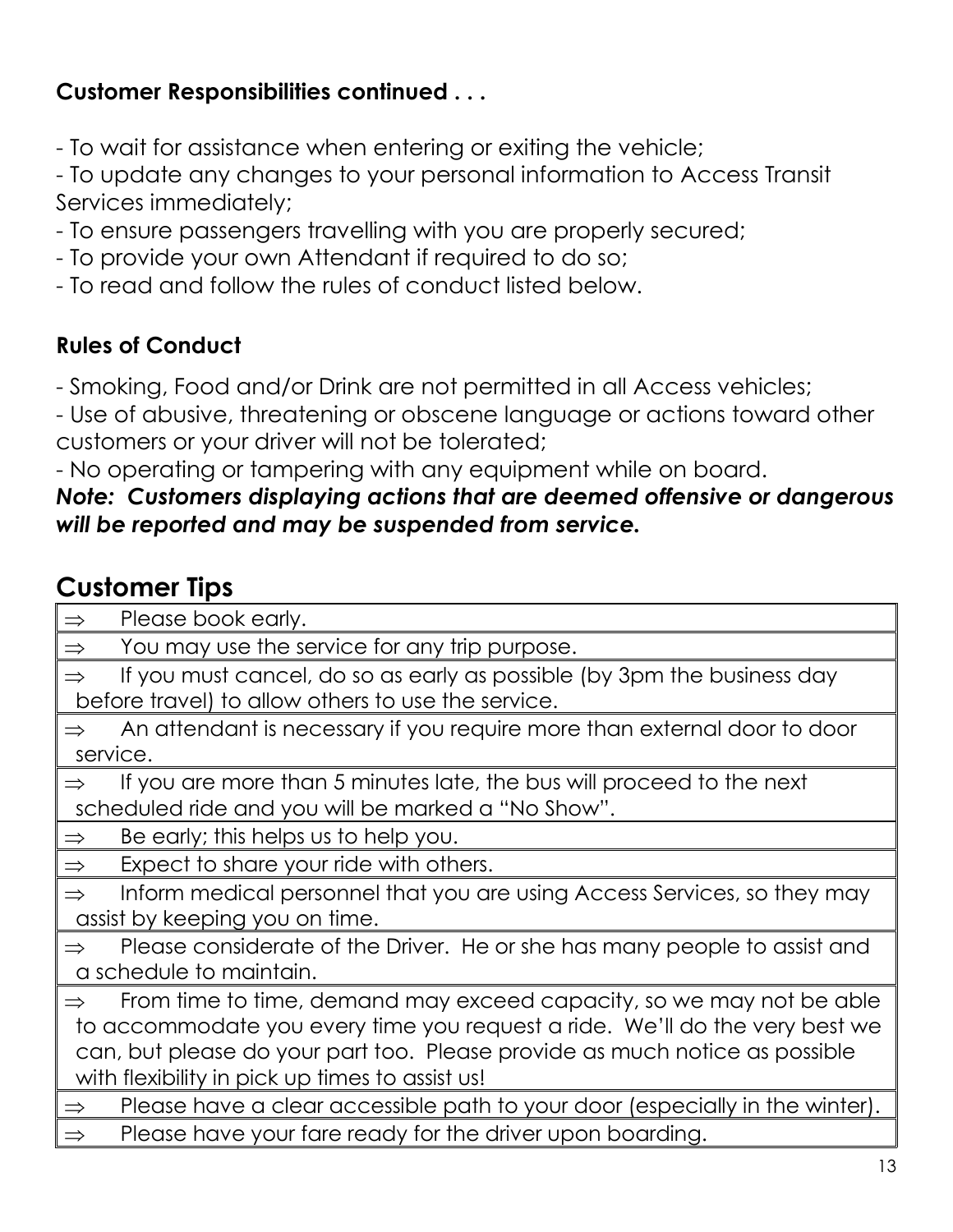# **Changes in client information**

 $\Rightarrow$  When you registered for Access Transit Services, you and your medical professional filled out detailed forms that provided us with pertinent information related to your transportation needs. This included your pick up address, space type requirement (walking aids, use of a mobility device, phone number(s), and emergency contact information.

 $\Rightarrow$  Any time there is a change in any information relevant to your transportation needs, it is essential that you advise us immediately so we can update your client file. For example, if you were ambulatory when you first registered for Access Services but are now in a mobility device, a different type of vehicle needs to be assigned for your trip.

# **Cancellation Policies**

Unexpected occurrences such as illness, family emergencies, etc. happen to everyone occasionally and disrupt our daily routine. We understand these circumstances may arise; however, ride cancellations should be made as early as possible, as soon as you are aware that you no longer require the trip. This will free up service set aside for your booking and allow the time to be offered to another passenger.

If you fail to cancel a scheduled trip by the cancellation deadline, you will be considered a late cancellation or no-show (see policies on page 15). Please be considerate to other passengers and cancel your trip as early as possible if you no longer require service. Passengers who repeatedly fail to cancel trips, cancel trips at the last minute, or a no-show for their trip, may be subject to a service restriction or suspension.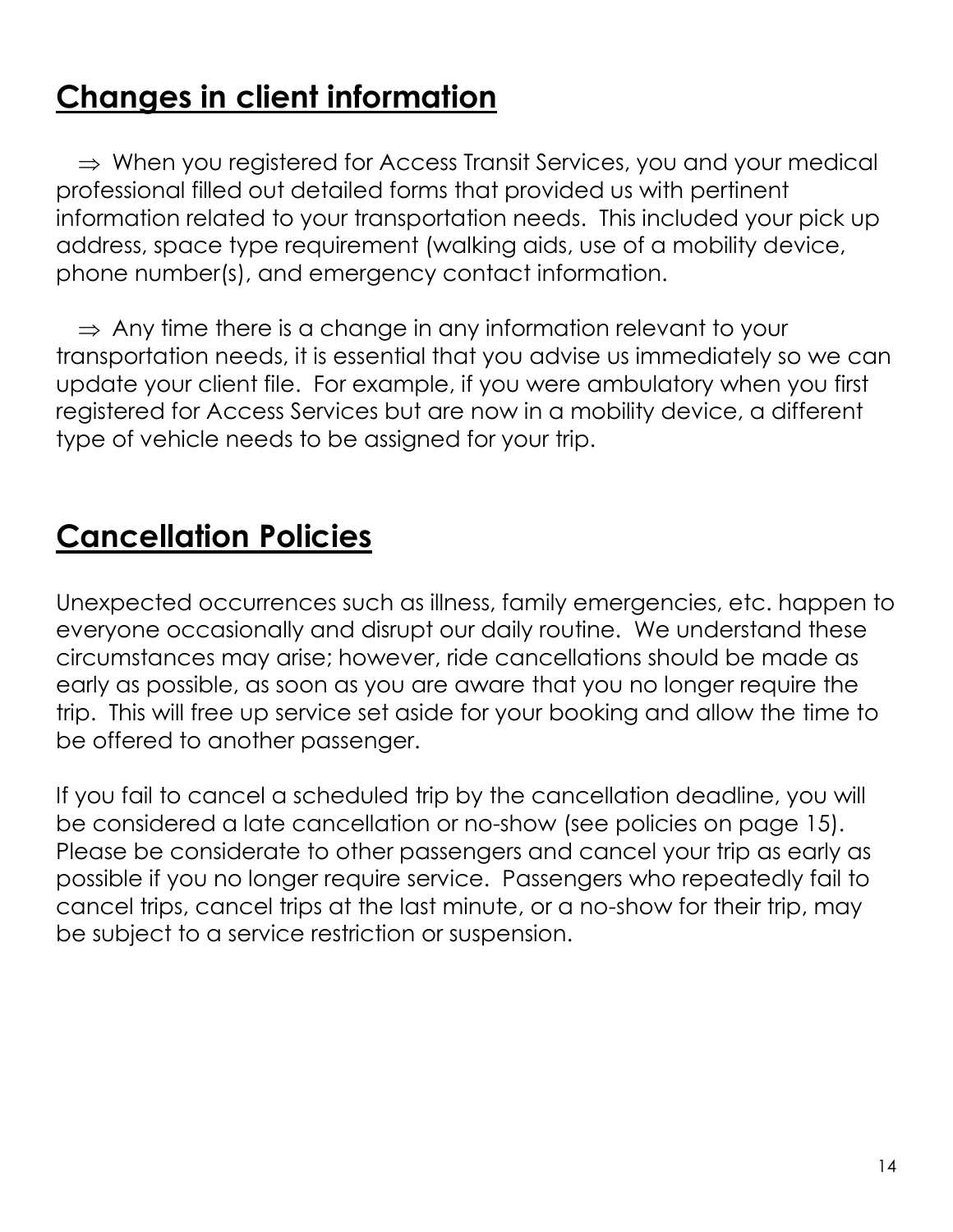### **Late Cancellation Policy**

This policy requires passengers to cancel their scheduled trip by 3:00pm the business day before travel. Should the passenger not cancel a booking by this deadline, the trip is recorded as a Late Cancellation on the client's file. A maximum of three "Late Cancellations" in one calendar month will result in a letter being sent to the passenger as a reminder to call and cancel the trip by 3:00pm the business day before. A second letter will be sent after the fourth "Late Cancellation" within the same calendar month, which may result in a service restriction or suspension.

#### **No show policy**

This policy applies to passengers who are more than 5 minutes past their scheduled pick up time (within the 30 minute pick up window). Should the passenger not be available at time of pick up, the trip is recorded as a "No Show" on the client's file. Access Transit will automatically cancel the remainder of your trips for that day unless we hear from you within one hour from the initial scheduled booking.

A maximum of three "No Shows" in one calendar month will result in a letter being sent to the passenger as a reminder to call and cancel the trip by 3:00pm the business day before. A second letter will be sent after the fourth "No Show" within the same calendar month, which may result in a service restriction or suspension.

#### *Note: A letter will result after any combination of three "No Shows" or "Late Cancellations", not after three of each.*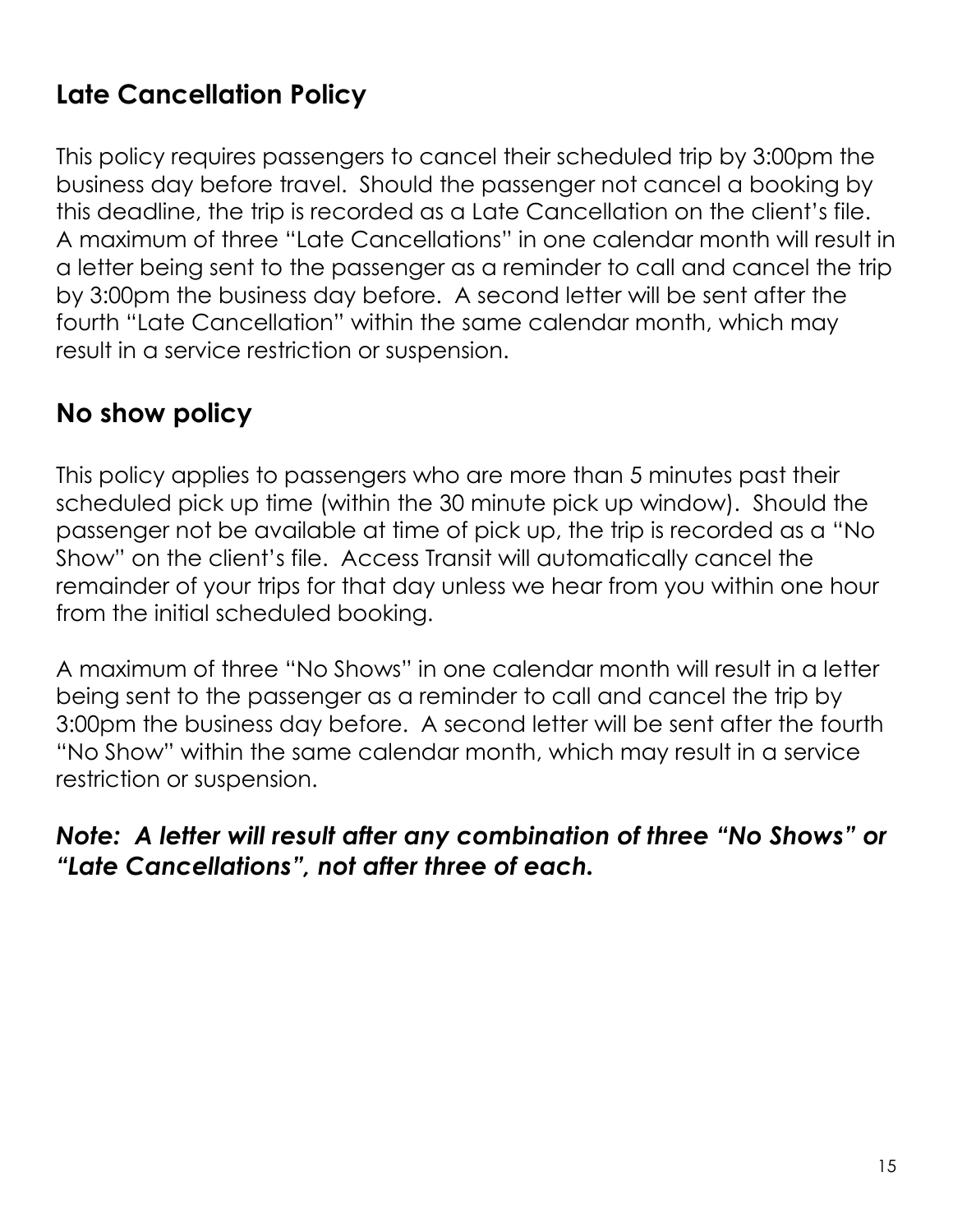# **Common destinations**

| <b>Destination</b>            | Pick up door                         |
|-------------------------------|--------------------------------------|
| <b>Assiniboine Centre</b>     | Main doors (facing west)             |
| <b>Brandon RHA</b>            | Main doors (facing east)             |
| <b>Brandon Clinic</b>         | Side doors - McTavish Avenue E.      |
| <b>Brandon Clinic West</b>    | Main doors                           |
| <b>Brandon Shopper's Mall</b> | South Entrance by Dollarama          |
| <b>CO-OP Marketplace</b>      | Main doors in designated spot        |
| Keystone/WCG Place            | <b>Brandon Curling Club entrance</b> |
| Montana's Restaurant          | North of main doors                  |
| Safeway-Corral Centre         | Main doors in designated spot        |
| <b>Canadian Tire</b>          | Main doors in designated spot        |
| Sobeys - west & south         | Main doors in designated spot        |
| Superstore                    | Main doors in designated spot        |
| The Town Centre               | Main doors at Rosser Avenue          |
|                               | loop                                 |
| Walmart                       | Main doors in designated spot        |
| Winners                       | Main doors in designated spot        |
| Target – Shoppers Mall        | <b>North Entrance</b>                |
| <b>Capitol Theatre</b>        | Main doors in designated spot        |

These are just some destinations we commonly go to, however it is a door to door service and we are not limited to any set destinations.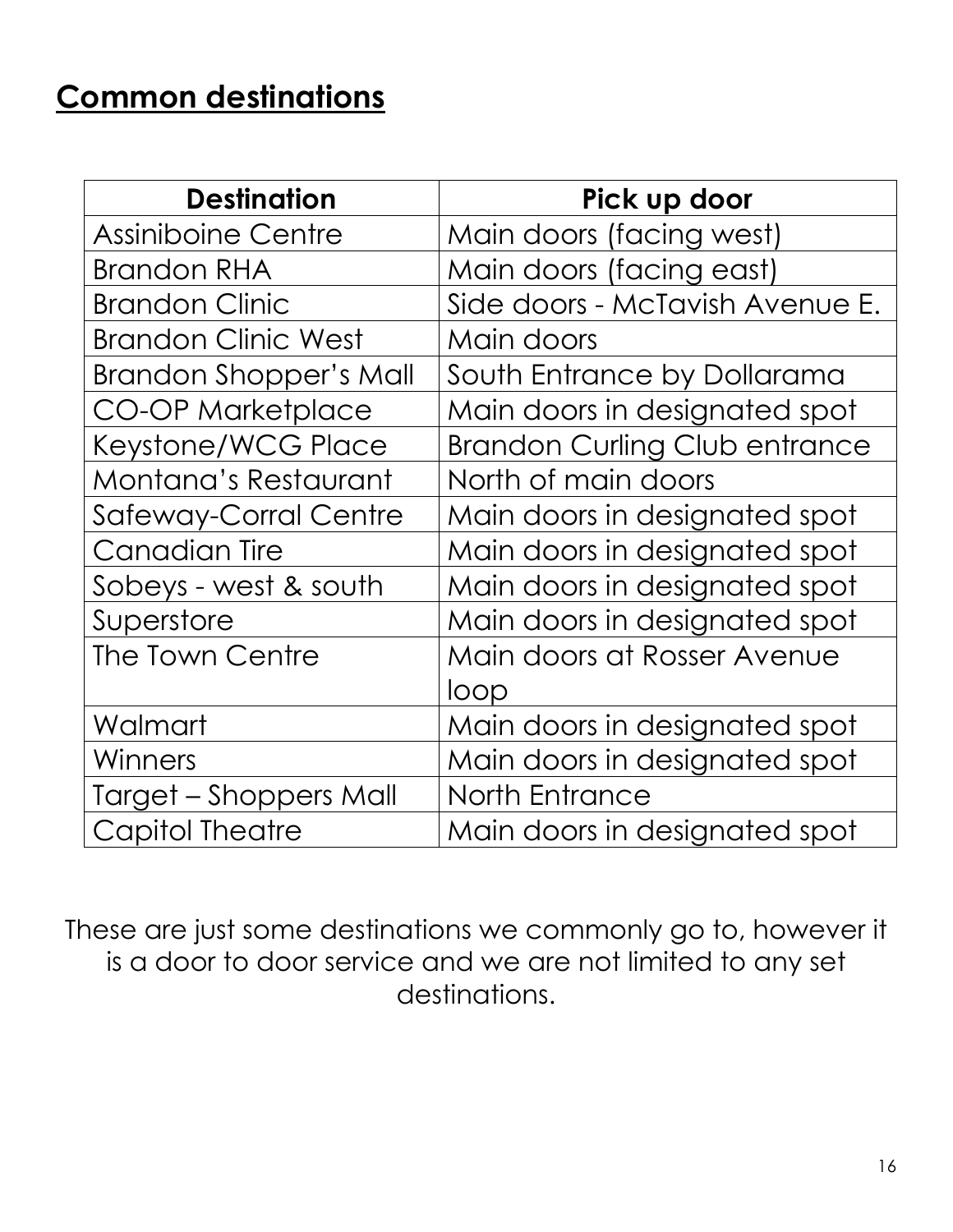### **Passenger comment and complaint procedures**

Access Transit Services has a commitment to respond to passenger perceptions and complaints.

Contact information for passenger commendations or complaints is:

Phone: (204) 729-2279 Fax: (204) 729-2485

On line web comment at **[www.brandontransit.ca](http://www.brandontransit.ca/)** Mailing Address: 900 Richmond Avenue East, Brandon, Manitoba R7A 7M1 Attention: Access Transit Services

We encourage both positive comments and complaints.

Please phone if comments are minimal.

Major complaints should be in writing with the date of incident, your name and phone number, as well as the particulars of the incident. Once a complaint is received, it will be kept strictly confidential. An investigation will be undertaken immediately and all necessary steps taken to resolve the problem. Access Transit Services will attempt to respond to comments or complaints within 5 working days.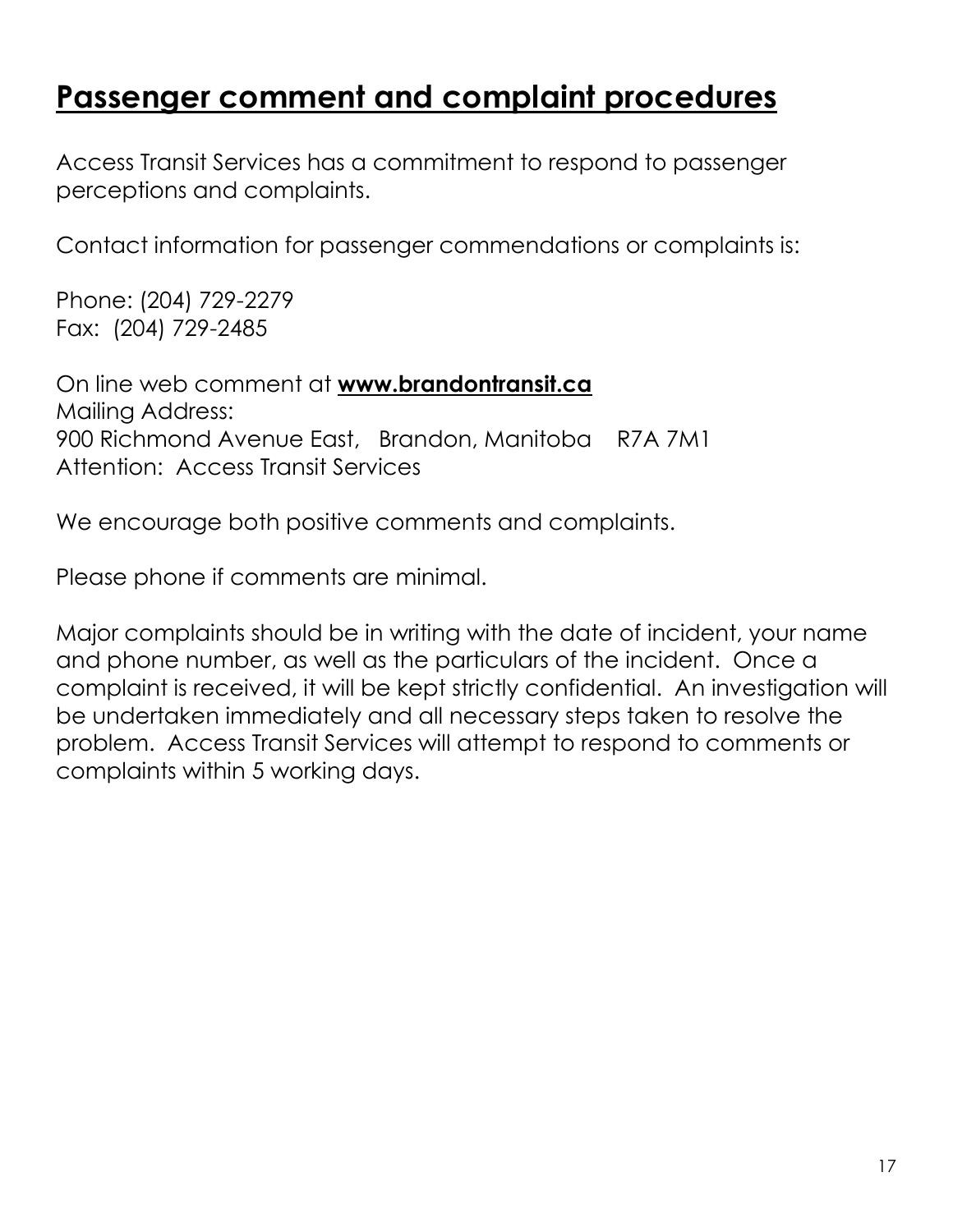# **Access Advisory Committee**

The Access Advisory Committee was created in 2000 by a group of concerned citizens to explore the components of Access Transit Services in Brandon. The committee meets to discuss and resolve pertinent issues related to the provision of affordable, safe and accessible transportation. The committee works collaboratively with the City of Brandon to ensure Brandon continues to have an effective, cost-efficient and sustainable Access Transit system.

Members of the committee include registered clients who utilize the system, representatives from the City of Brandon Access Transit Services and related agencies within Brandon.

The committee meets monthly and all meeting minutes can be found on line at<brandontransit.ca> and are distributed to all committee members. Please contact Access Transit Administration at 204-729-2279 if you would like more information on the committee.

## **Correspondence**

Information related to Access Transit Services is shared with clients and the general public through a variety of methods. Visit [www.brandontransit.ca](http://www.brandontransit.ca/) at anytime and find policy, procedure and general information related to the Access system in Brandon.

In addition, information sheets are produced and distributed as required to educate users on specific topics related to the system.

Twice yearly, the Access Advisory Committee distributes a newsletter that contains relevant information.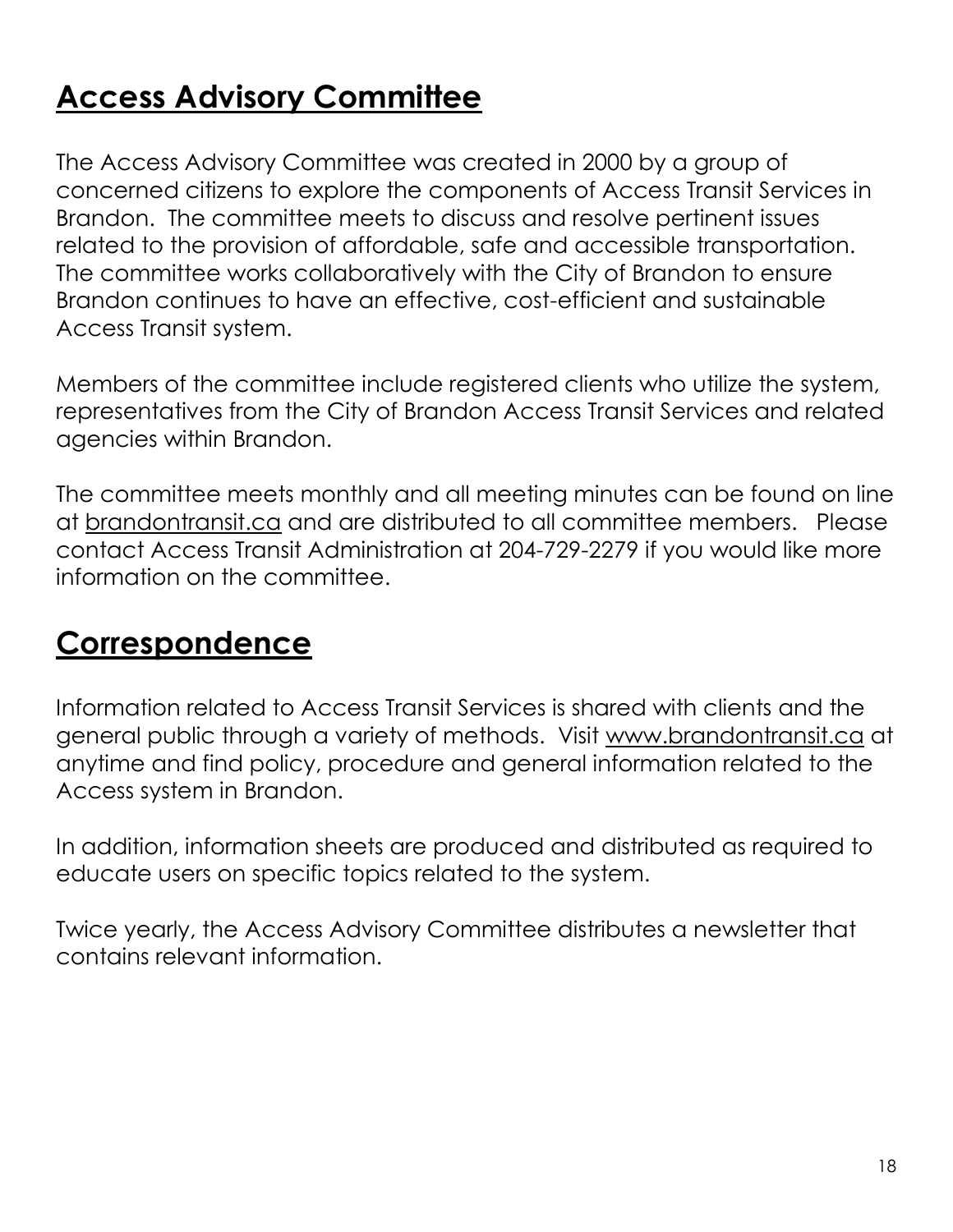# **Frequently Asked Questions**

#### **HOW ARE AN ATTENDANT AND A COMPANION DIFFERENT?**

An **attendant** is a person who travels with you and who is responsible for your care and assistance during the entire trip. Customers requiring an attendant must notify Access Transit at the time of booking. Attendants are not required to pay a fare. An attendant cannot be a registered Access Transit customer.

A **companion** is a person who travels with you as a friend and is not required for your assistance. A companion is required to pay a fare.

#### **CAN I BRING MY PET ON ACCESS TRANSIT?**

Pets are not allowed on Access Transit as the vehicles are small and there is a high incidence of allergies among our customers. Access clients who are sight-impaired are welcome to bring their certified service animal on the bus.

#### **CAN I BRING PARCELS AND BAGS ON ACCESS TRANSIT?**

You may bring parcels with you but these must be held on your lap. You may bring whatever parcels and bags you are able to carry. Please note that the driver is not responsible for carrying bags.

#### **CAN I RIDE ONLY IN A CAB?**

Unfortunately the answer is no. All of our Access transit trips are scheduled by the Access Dispatch office and allocated to vehicles. In order to maintain system efficiency, our buses try to handle as many trips as possible. Our buses are scheduled fully before any trips are passed on to the Taxi Contractor.